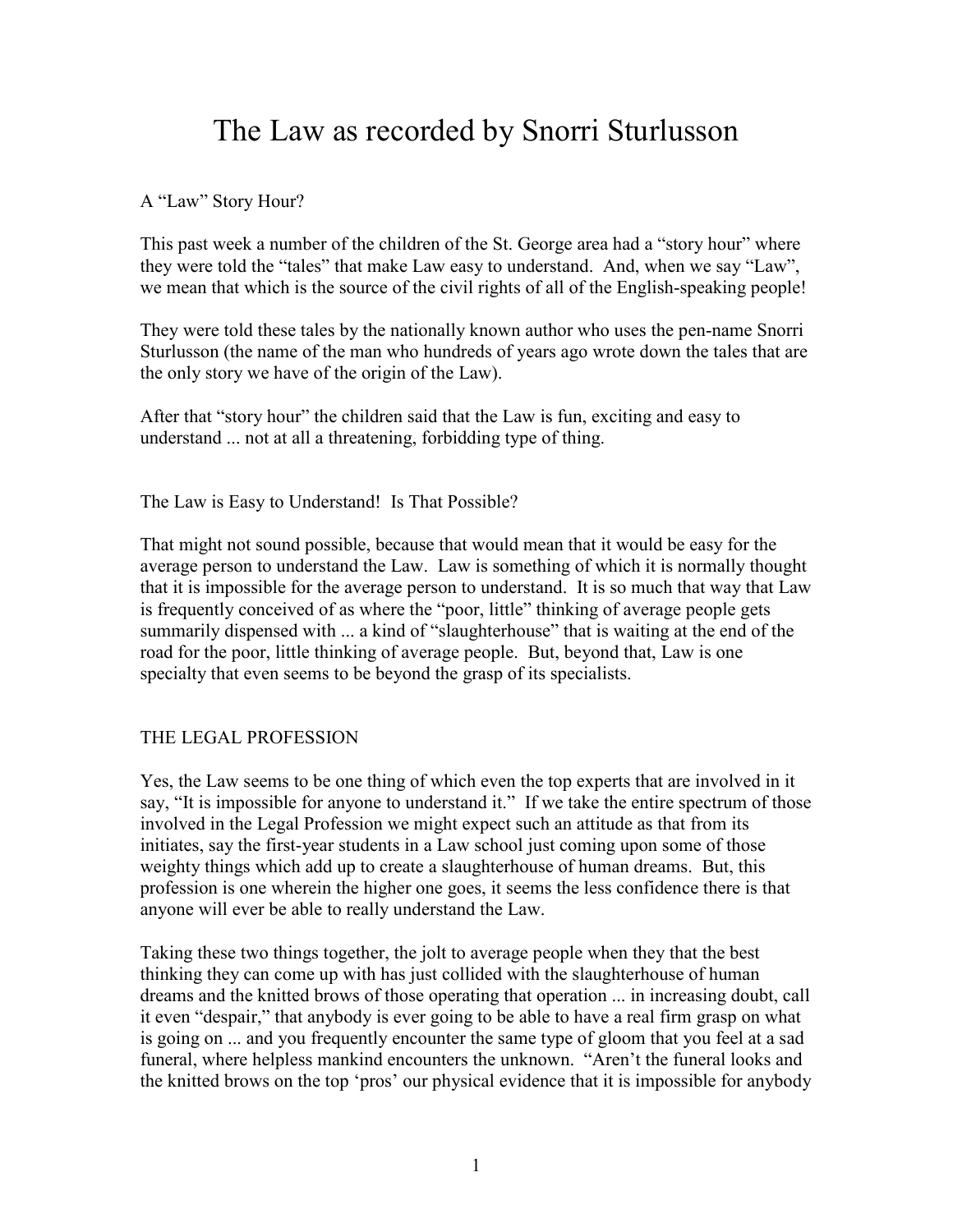to understand Law?" "And, that being so, isn't it even out of the question to talk about it being easy for average people to understand Law?"

## WHAT LAW IS NOT

In reality the absolute opposite is true from what one would assume about the impossibility for average people to understand Law from the acknowledged impossibility that it is for the professionals. The reality is that it is not only easy for the average man to understand Law, but it is also easy for him to control it for the benefit of himself, family, neighbors, etc., in the manner in which you would expect a professional to be able to. "Well, here we have a complete paradox, don't we?" If it seems that we have a complete paradox in what has been said in this article to this point, it can be easily removed if we only observe the fact that in which the professionals of whom we have been speaking are involved and that into which the initiates whom we mentioned are being initiated, is not Law.

### It is "Byzantine Lex."

"Byzantine Lex" is a technical way of naming the System of rules begun by the Roman Emperor who was kicked out of Europe proper by Anglos and their first cousins and who had to begin his Roman Empire all over again in Asia, or just barely inside of Europe at the village of Byzantium.

The Anglos, who finally responded to his and his predecessors ceaseless efforts to conquer them by throwing the entire Roman Empire organizational leadership out of Europe, were the "Primitive" Christians. The Byzantine Lex which that Roman Emperor devised to undermine those Anglos was his and his successors' plan to take over the leadership of Christianity, turn it into the slaughterhouse of human dreams, if they could, and in that manner fight back at those Anglos.

What is frightening is how this now ancient struggle has so swiftly flared up to the proportions that it has in this our beloved U.S.A. in recent decades.

## THE HEART OF "LAW"

Americans can see the heart of the issue clearly if they will just review the very simple Law history of our fathers and mothers here in this land. When those Anglo fathers and mothers of ours, the Pilgrims and their Puritan successors, first came to this land they brought with them the essential persuasion of historic Anglos as their understanding of what Law is. This they established here in North America as the functioning "Law of the Land," with such all-pervasive effect in all that is done here among their children to this day.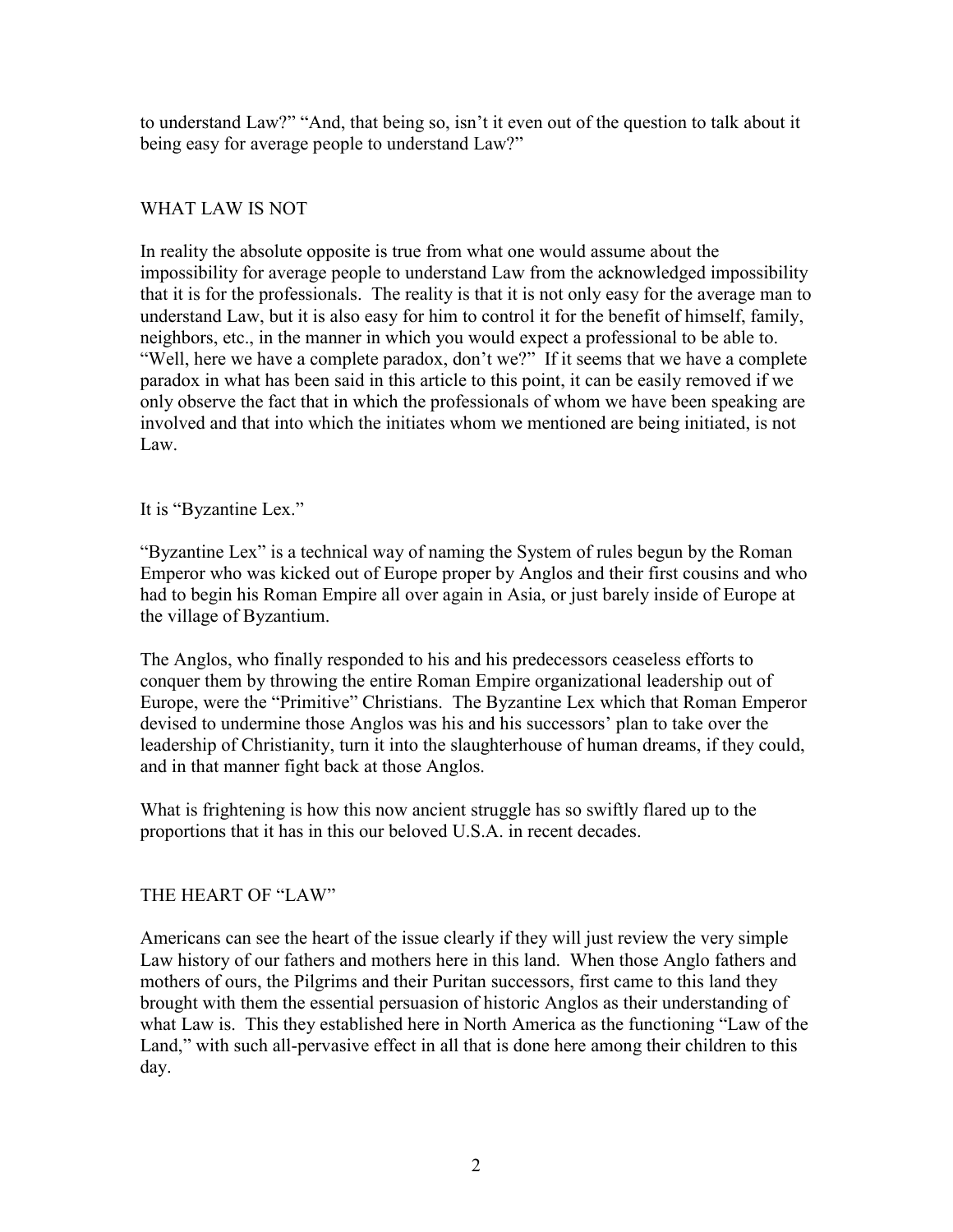"And what was that understanding?"

That all that "Law" is, is the religion of Jesus Christ.

## THE HEART, OF THE LAW IN NEW ENGLAND

All trials in colonial New England were jury trials. "Why 'twelve' men in a jury?" "Why, for Jesus' 'twelve' apostles, of course!" "What was the ultimate law book with ALL of the answers, for all Law?" "Why, their newly published Bible (the King James Version had just appeared in 1611), of course"

Shortly after they came here and established this System, Old England became a slaughterhouse in fact over nothing other than this self-same Anglo idea that Jesus is Law. This was the English Civil War of the 1640's and 1650's. During that period, when the tide went one way and then the other for the opposing parties in Old England, this basic Anglo idea matured to the point where it was able to last in the form that it has here down to our day.

## BYZANTINE LEX BREAKS THE HEART OF THE LAW

Byzantine Lax emerged with a new lease on life in England when during that period of strife it was able to prove to the people of England once and for all that the Common Law of England did not originate from the Bible. The fundamental tenet of Byzantine Lex is: "Nobody can know what is good for them (inclusive, of course, of everything that Christianity might think that it has to say on the subject to the contrary), that is the 'state' of their minds (the concept of "the State" from Greek Antiquity) and that since that is the State, only the people currently in power could have even a theory of a right to control the rest." And, just as Byzantine Lex re-emerged with a renewed vigor in England at that time, so it has for a variety of reasons found the explosive growth that it has in the U.S.A. in recent decades. So, then, the reason for the funereal looks on the faces of the craftspeople that are running the slaughterhouse of American dreams is not for the difficulty that they have in understanding "Law." As we will soon see, they do not understand the first thing about "Law." They do not have anything at all to do with Law. All that they know, all that they ever study, is Byzantine Lex, rules built upon the theory that nobody can have any idea of what it is that is good for them. That is the reason for the knitted brows and the funereal looks.

### THE SIMPLICITY OF "LAW"

"In view of this predicament just introduced – that it looks like there is a big, phony sideshow that advertises itself as Law, that has apparently buffaloed almost everyone into believing that it really is Law, but that in reality has nothing whatsoever to do with Law – is it ever going to be possible to bring the Law down to my level, where I can understand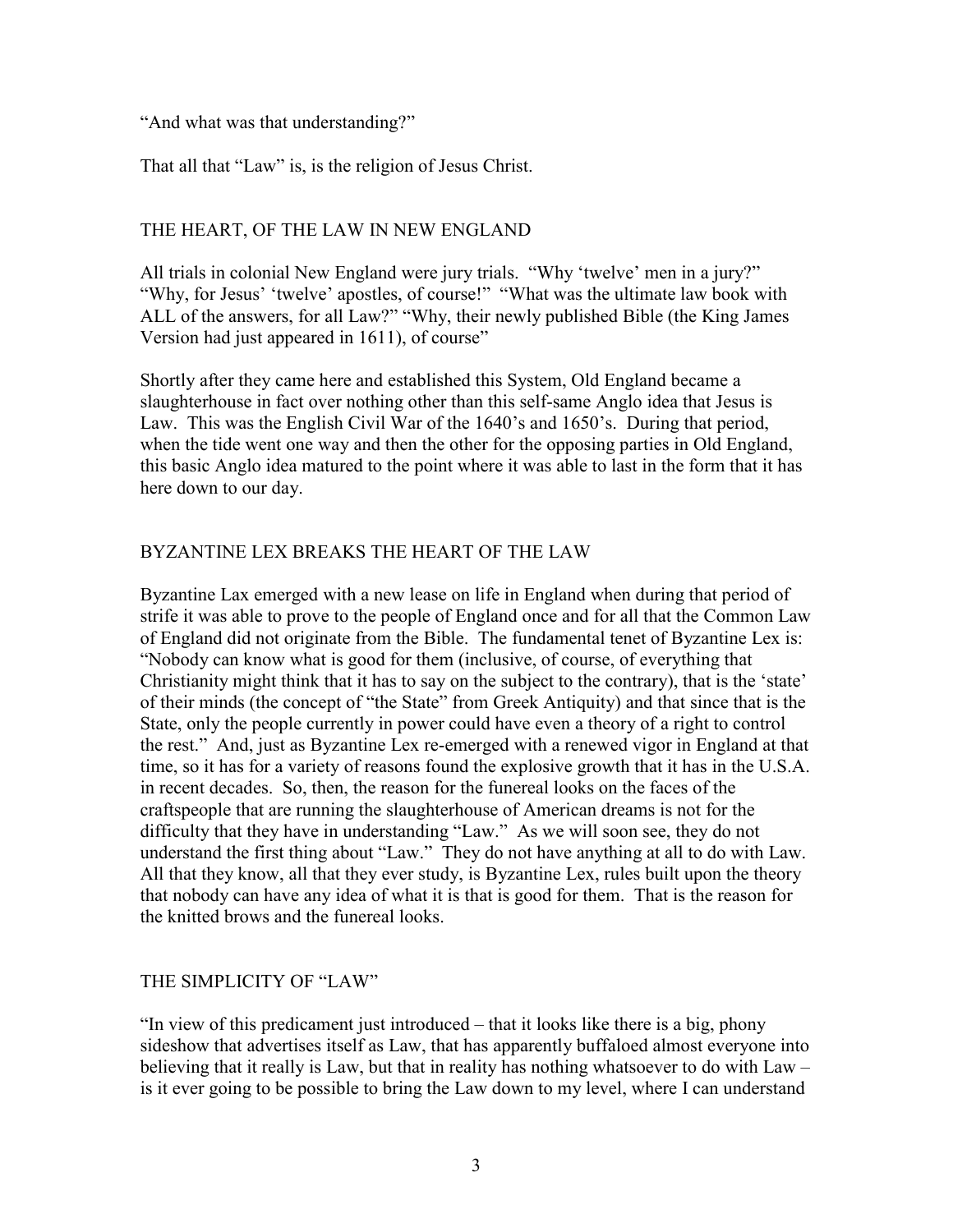it in its simplicity?" Or, saying that in another way, "Is it ever going to be possible to get an understanding of exactly what Law is down to the point where it is simple, even personal, to the average man, such as myself?"

## THE LAW EXPLAINED SIMPLY AND PERSONALLY

The answer to that question is, "Yes."

I can state what Law is in a simple, personal way, it is: "No one has ever been able to take the life, liberty of property of myself, my father or any of his English forefathers except that we get to be judged the way that Jesus said that nice people get to be judged in the Bible." "How did Jesus say that nice people get to be judged, in the Bible?"

Paraphrasing, he said, "I am a God and have never done even the littlest thing wrong, so it really isn't fair for me to judge the nice people, because they have all done some little thing wrong; so, I am not going to." He said to " ... the twelve ... that ye may sit on thrones judging the twelve tribes of Israel" (Luke 22). Elsewhere he said, including his twelve, "If you are not one you are not mine."

From time immemorial it has been the Law that no one has been able to take the life, liberty or property of myself, my father or his English forefathers except twelve of our peers – not someone who is better than us – unanimously, as one man, find that I or they have broken this Law that we have all shared in common back through immemorial time to the extent that I or they should be deprived of our life, liberty or property.

WHERE DO THEY HAVE "LAW"?

One might say, "That is profound; where do they have this kind of a System?"

In all of the places settled by people from England, such as the U.S.A., Canada, Australia, New Zealand etc.

"Any place else?"

Well, yes, in the land where they all came from originally, England.

HOW DID "LAW" GET TO ENGLAND?

"That is interesting; how did it get to England?" Nobody knows. "Nobody knows! What do you mean 'nobody knows'? Somebody has got to know!"

If in your studies you should come upon something that took place in England in the year 1188 that you think might be of importance to a case being tried in your local courthouse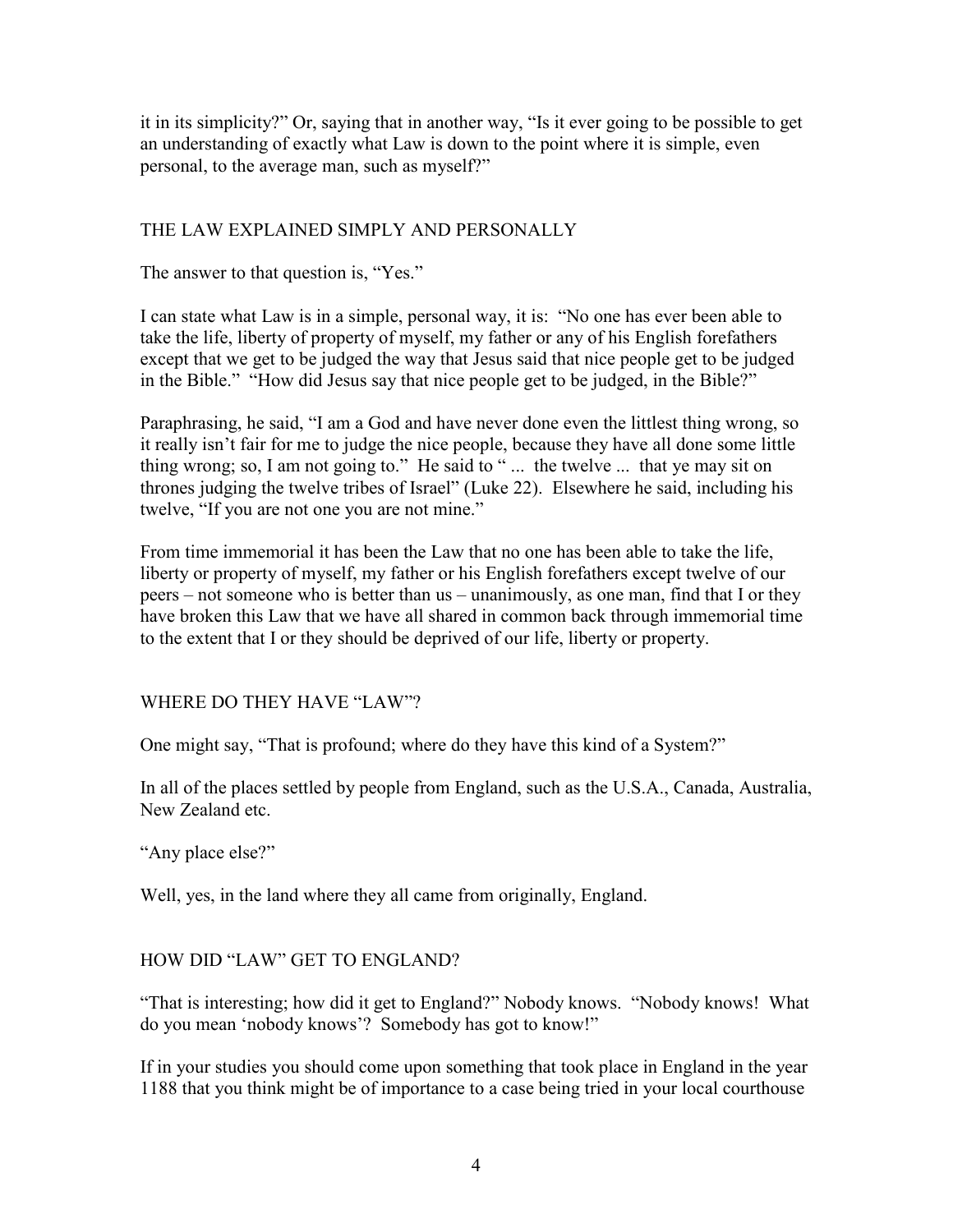and you went to tell the judge, the judge might say that the information is of no importance to the court at all. The judge might say, "This court is only in the business of what has happened in England and here since 1189. Before 1189 is 'beyond legal memory."

## LEGAL MEMORY

The way that this situation came about had, to do with the fact that in the early 1200's the "big shots" running England and the lands thereabout had just achieved their ultimate victory in the Crusades. They had just taken over "Byzantium." As they did they began a spate of trying to impose Byzantine Lex in their northwest European homelands. (Once again, very simply, Byzantine Lex is the Ancient Greek concept of "the State," which is that the "state" of the minds of all men is that they cannot know what is good for them, so the only hope left for them is that the big shots currently shoving them around have been put there by Divine providence.)

When this happened in England in the early 1200's the people of England rose up to defend their ancestral Law against this massive introduction of Byzantine Lex. They said to the king, "You have got to stop ignoring; Jury trials." He said, "Oh, all right, I'll be bound by what has happened in jury trials back to the day when my brother ascended the throne in 1189." That is the Magna Carta.

## THE MAGNA CARTA

Thereafter the big shots still kept trying to impose as much of their Byzantine Lex as they could, through legislation and other means which they maintained were legal; but now they had to at least pay lip service to the ancestral Law of Englishmen. So, the big shots started calling it "the English Common Law," thereby establishing their insinuation that their Byzantine "Lex" was another, just as valid, form of "Law." This now ancient insinuation gone wild of late in the U.S.A. is the cause behind the fact that nearly one hundred percent of the governmental actions taken upon the people of the U.S.A. today in the name of "Law" actually have nothing at all to do with "Law" but are only Byzantine Lex. Big shots have been able to keep Byzantine Lex alive and flourishing because they have a complete, "living" history of its development, as a complete "organic" entity, all of the way from the ancient Greeks and Romans, down to the time when some aspect of it was introduced into the lives of Englishmen, down to the situation of that aspect today. The English Common Law, on the other hand, has no such formally recognized "living" history of its development, which is all important to it since it has made history or "precedent" Law among the English-speaking people. By contrast, it has only the withering "stump" that has been left to it after the dismemberment of its previous history by the Byzantine Lex doctrine of "legal memory." "Well that is terrible. Our precious ancestral heritage of the English Common Law is, at best, stuck in a box canyon without any hope for any progress because of this doctrine of 'legal memory.'"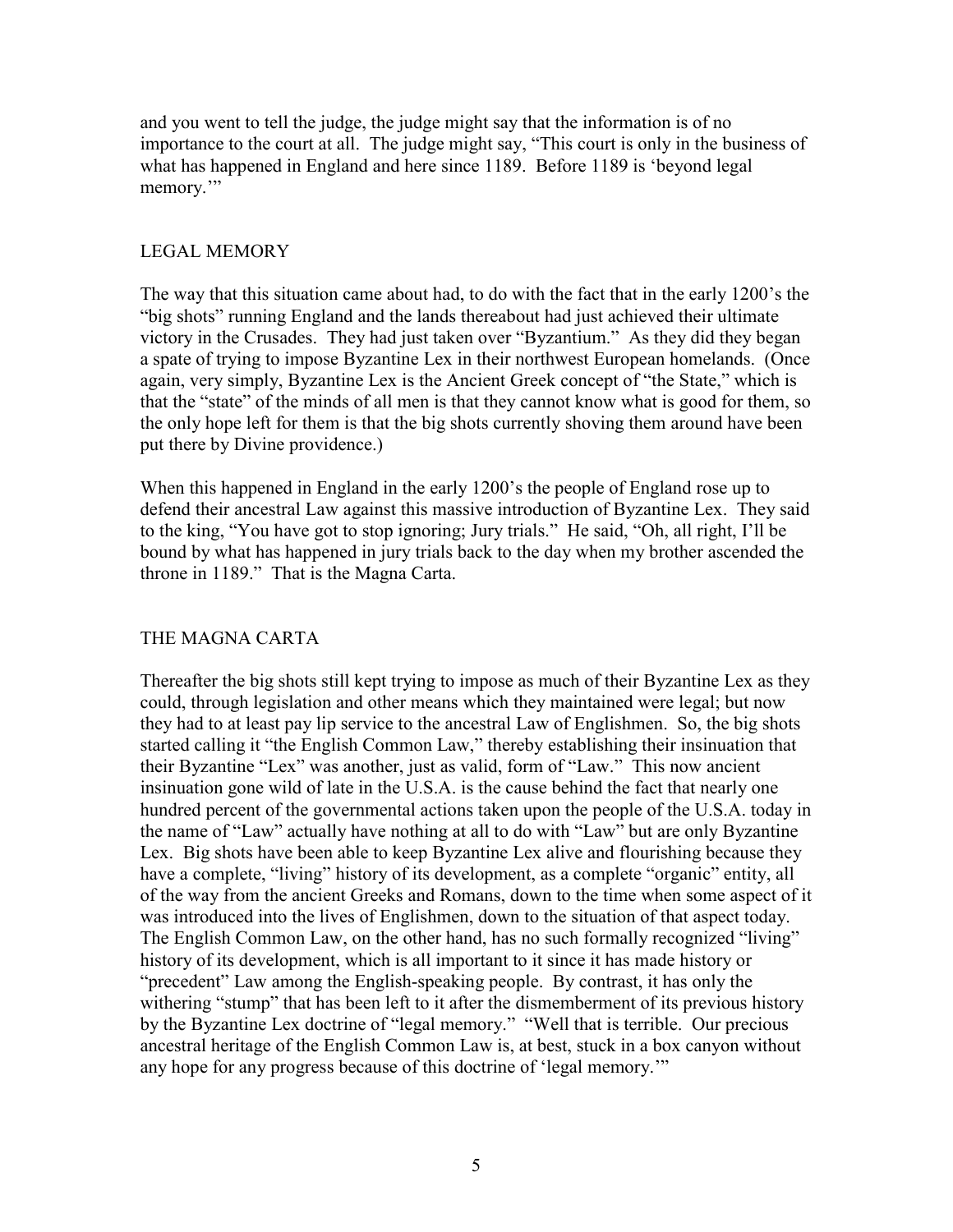# IS IT POSSIBLE TO "REFRESH" LEGAL MEMORY?

Yes. "Isn't there any other place in the world where they have a Law System similar to 'real' law, that could give us some clues to the living 'organic' history of Law'?"

Yes.

"Where?"

In the lands where the Englishmen came from originally, to get to England in the first place. The original home of the "Angles" was "Angle land" in Denmark.

"You mean to say that in Scandinavia, in Denmark and, presumably, in Sweden, Finland, Norway, Iceland etc., they have a Law System similar to our English Common Law System, with twelve-man juries, parliaments etc.?"

Yes.

"What do they call it?"

Law.

"They call it 'Law'? Twelve-man juries? Parliaments? Do they know where it comes from?"

Yes.

"Well, where did they learn that?"

In the first grade.

"In the first grade? Well, how come they know and we don't?"

# THE TIMES OF THE CRUSADES

When the big shots from Northwest Europe temporarily had such fortune to have conquered Byzantium in the Fourth Crusade, they wanted to impose their new found trove of Byzantine Lex in Scandinavia as well as in the more southerly lands they ruled, such as England.

Whereas England had a large enough population to resist them, as told above in the, story of the Magna Carta, the sparsely populated Scandinavian country of Iceland temporarily fared more poorly. There the big shots of Crusades fame temporarily overthrew the ancient Viking commonwealth established there centuries earlier and imposed the same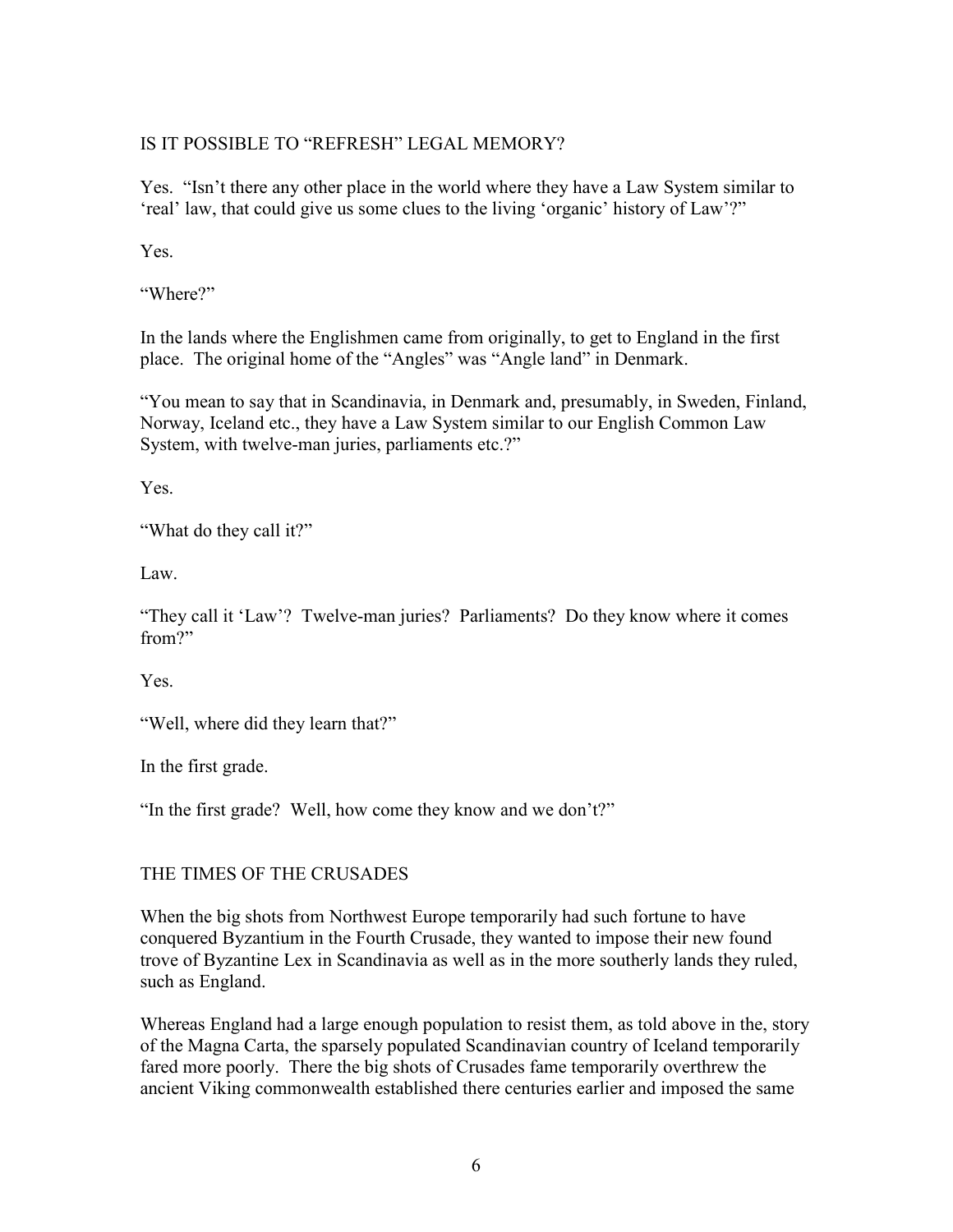stultifying form of Byzantine Lex that they were introducing elsewhere in Scandinavia at that time.

## THE "TALES" OF SNORRI STURLUSSON

However, the last "law speaker." call him "the Chief Justice." of that old Viking commonwealth did something that makes available to all, the history of Law for over 1,000 years before the Magna Carta. His name was Snorri Sturlusson. It is from him that the author of this article has taken his pen-name.

Not too long after he had written this information down the leadership of Scandinavia found it useful in setting up their version of the Protestant Reformation to counteract that huge push to impose Byzantine Lex over everyone in Europe, including Scandinavia's big shots, that is called the "Renaissance". When they did, this information of Snorri Sturlusson, that is called "Sagas" became the second most popular book after the Bible in the households of Scandinavia.

Thereafter, everybody there knew a story for the History of Law back to its beginning.

"Wow. I'm sure glad of that. That is a big load off of my mind."

## THE BIG QUESTION

Well, I'm all ready for it. Where does Iceland's Snorri Sturlusson say that Law comes from?"

The ancient Germanic fairy tales.

"I hope I didn't hear what I thought I heard: did you say fairy tales?"

Yes.

"Oh, no. This is worse than those crazy Englishmen with their 1189 and then they are not going to remember anything that ever happened before that. This is terrible. That breaks my heart."

Not necessarily.

## WHERE ARE THERE ANY RECORDS THAT MIGHT SHED LIGHT ON THIS SUBJECT?

The traditional divisions of the ancient Organization that gave us Law can still be seen in the subdivisions of the lands of Germanic Europe, such as England, Scotland,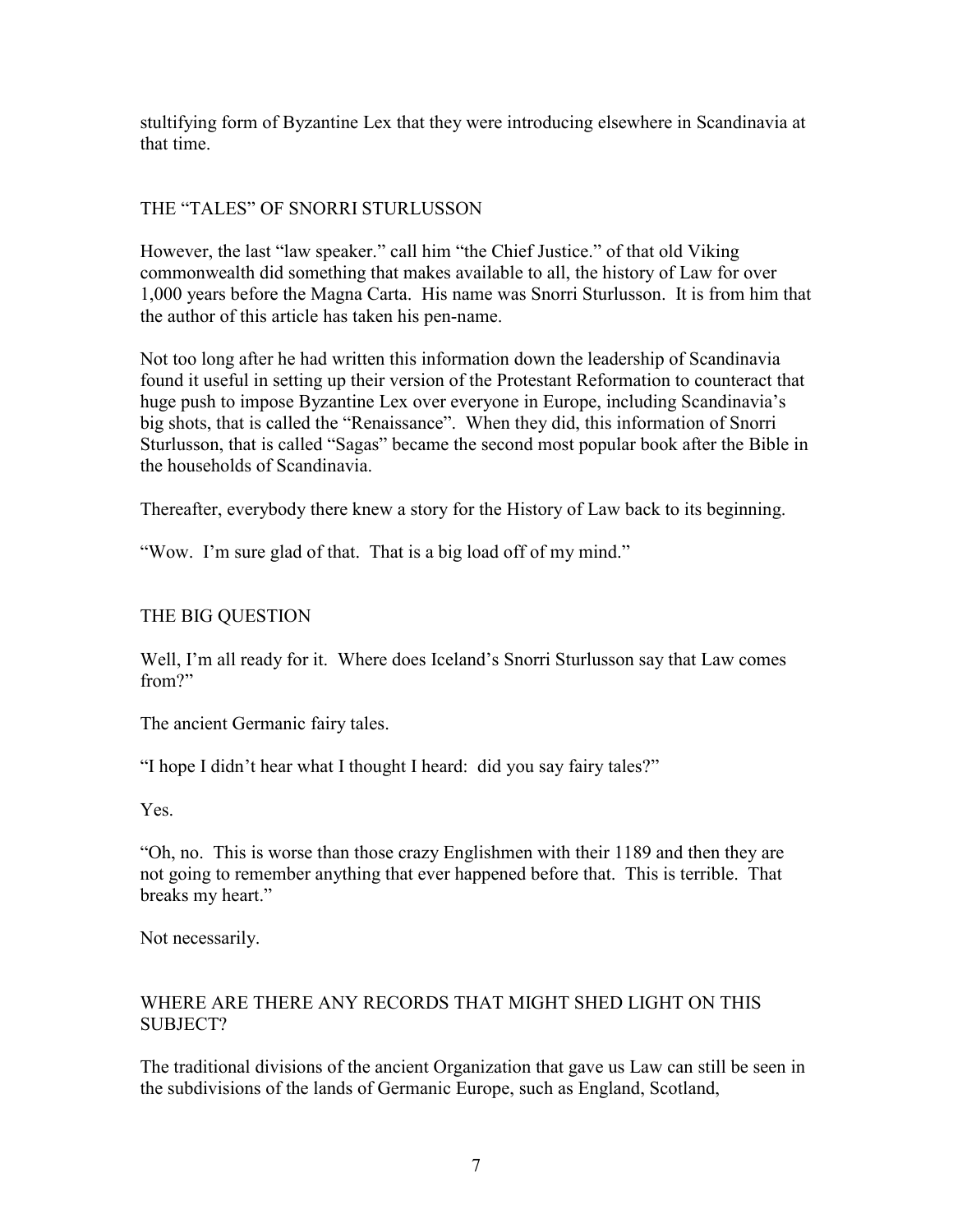Switzerland etc. These "lands" are divided into "shires," analogous to the provinces of Canada or to states in the U.S.A. These shires are then divided on down into what we call "counties" in the U.S.A., the traditional areas that each had a twelve-man jury that met every three months. These in turn are further divided down into those interesting subdivisions, all-fateful in the politics of the Earth in these final years of the Twentieth Century, "civil parishes."

Civil parishes are the extensions of land which from immemorial time have drawn the people living therein to a Church meetinghouse every Sunday, there to worship the Son of God. These civil parishes are the device by which the people of Germanic Europe have historically always entered into the overall Organization of Christianity and simultaneously always, historically, received the Germanic concept of civil rights by so doing. That is the same device through which the Pilgrims and Puritans who founded the U.S.A. received their civil rights and then established those civil rights here for all of the rest of us. Throughout New England those Puritans etc. used to call those rights "the Liberties of the Gospel."

However, in New England, as historically among all of the English-speaking people generally, it has not been customary to use the Byzantine Lex designation of "civil parish" for these subdivisions. The English-speaking people have customarily always called them by their Germanic name, "townships."

When the very first vanguard to bring Byzantine Lex to Germanic Europe brought it there, moreover and found the land there so subdivided this vanguard, the monks and nuns, who brought it, said among themselves, "As far as we are concerned, the most important thing that these townships are for is the fact that they draw all of their people together every Sunday to take what we call the communion of the Lord's Supper, so we are going to call them 'communes.'"

Thereafter the townships of England continued their ancient practice of regularly electing a representative from a township and sending him to a meeting of the House of Townships of all of England., but now they began calling that meeting "The House of Communes." (The champions of Byzantine Lex will try to tell you that the "House of Commons" really means the "House of the Commoners," but don't believe them. All Latin countries still call it "The House of the Communes.")

### THE RECORDS OF EUROPE

Just after the Second World War the L.D.S. Church began a vigorous program of microfilming the records of all of the parishes, townships, communes of Europe.

The man who headed that genealogical-research motivated microfilming effort is advertised by the L.D.S. Church as knowing more about genealogy than any man who has ever lived. I took a genealogy course from him in early 1960; and, just as aside, he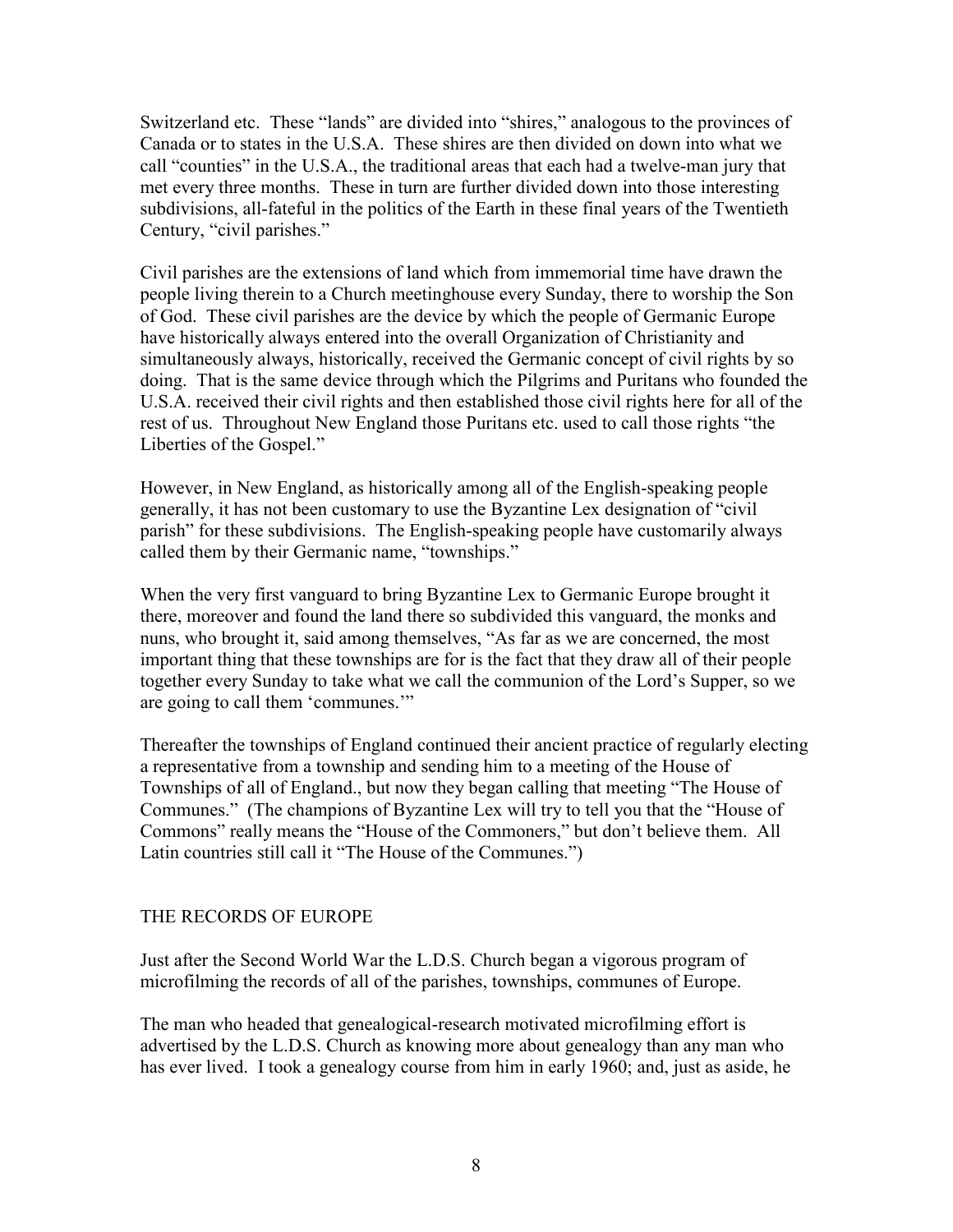said, "You know, if you take the records of all of the parishes of Europe and put them together they prove that those ancient Germanic tales (of Snorri Sturlusson) are true.

I have spent the last twenty-three years documenting that statement.

# "IT'S ALL TRUE"

"Well, what do the Ancient Germanic tales of Snorri Sturlusson say was the origin of Law?"

Very simply, they tell how a man who could do anything laid his hands on the heads of twelve men in an eastern Mediterranean land and gave to them the same power. Then he brought the twelve and others of his followers around the north side of the Black Sea, through Russia, to Germany. There he organized all of the folk divisions of the land into townships through which people got their rights as they followed his Law. Groups of those townships were organized into little counties where people were removed from this System, if they broke the Law, by a twelve-man jury that he had meet every three months. Every one of these little counties of Germany is called by the Germanic name for the twelve men of that original twelve-man "jury" to this day.

"What was the name of this Ancient Organization, divided down into 'lands' etc., that gave us Law?"

The ancient Germanic word, "Church."

"What was this story called, of the man who could do anything and his original twelveman jury coming to Ancient Germany?"

It was always called the ancient Germanic name, "the Gospel." Byzantine Lex managed to stamp that name out as the name of the story of the Son of God, however, in all Germanic lands except those that were separated from the continental base of power of Byzantine Lex in Europe by being islands, such as are Britain and Iceland.

Snorri Sturlusson is also thought to be the author of Iceland's "Prose Edda," which treats somewhat on how the Romans got so sassy about trying to beat down some of the members of this Ancient Organization that gave us Law that certain of its members threw the leadership of the Roman Empire's organization right out of Europe altogether.

# THE "FOLK CUSTOMS" OF EUROPE

"Well, what of a lasting nature did that man bring to the people of Europe in that original 'Gospel'?"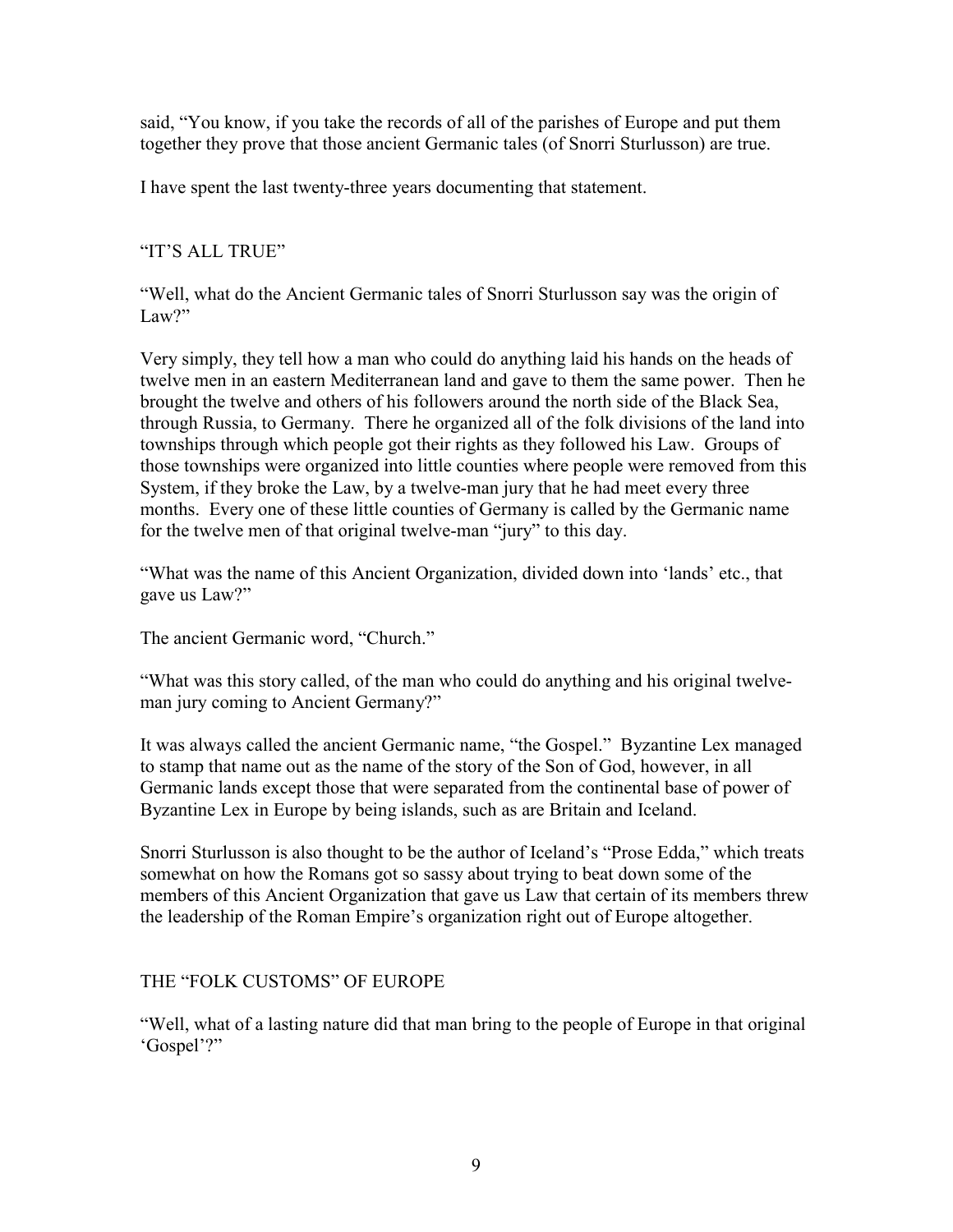He told all of the people of Germanic Europe that they had to be dipped under water in their townships in order to qualify for civil rights. ("Baptism" is still called "dip" in Germany and Scandinavia.) He established all of our folk customs. He told us that he was born and rose from the dead at Eastertide. It was therefore that the annual meetings of the House of Communes in the different lands that made up his Church took place at Eastertide. He told us how he had died on the Tree of Life for our "sins" (a word from his "Gospel"). Now he knew how to lead each one of us to accomplish the very most from our lives. For this reason he organized some people into townships and counties etc. according to the work that they and he felt they could do to best promote his and now their common purpose. He taught the people in these townships etc. the skills and crafts that thereafter always found the Germanic world, the "developed world" or the "technologically-advanced world" relative to the rest of the world.

He made his principal headquarters in Uppland, Sweden near the community which he founded there that he named "Upper Salem" or "Uppsala," Sweden. He built a temple there and also one on the shore of the nearby lake. The name of that lake was "Lake Law," and it is from that body of water (the present-day Malaren Lake by Stockholm, Sweden) that we get the name "Law." The lake gives its name to Law because of the fact that it was on its shore at his temple where he gave to the European people the same Law that he had given to his people in Asialand.

"What was the purpose of that Law?"

## DOES LAW HAVE A PURPOSE?

His purpose was to keep the human race alive. For people to take a part in doing that, they have to be free to figure out what they want to do for the human race. Then, in order to be able to accomplish that, they must keep control over they property that they accumulate as they try to reach that purpose. It is for this reason that the only Purpose that Law has ever had is to preserve the Life, Liberty, and Property of those who hold to it.

## THE CUSTOMS OF LAW

For a long while thereafter the different crafts of the Germanic peoples always maintained temples, such as those he established, to help their members to forward the Purpose of Law. The Masons have theoretically preserved that practice down to this day.

"You say that Snorri Sturlusson of Iceland said that this man established ALL of the folk customs thereafter observed by the Germanic race?"

One custom that he established may suffice. He established the custom of a holiday of twelve days to begin the new work year, beginning on mid-winter night at the winter solstice. He called this celebration the "Yuletide" and kept it by taking a sleigh full of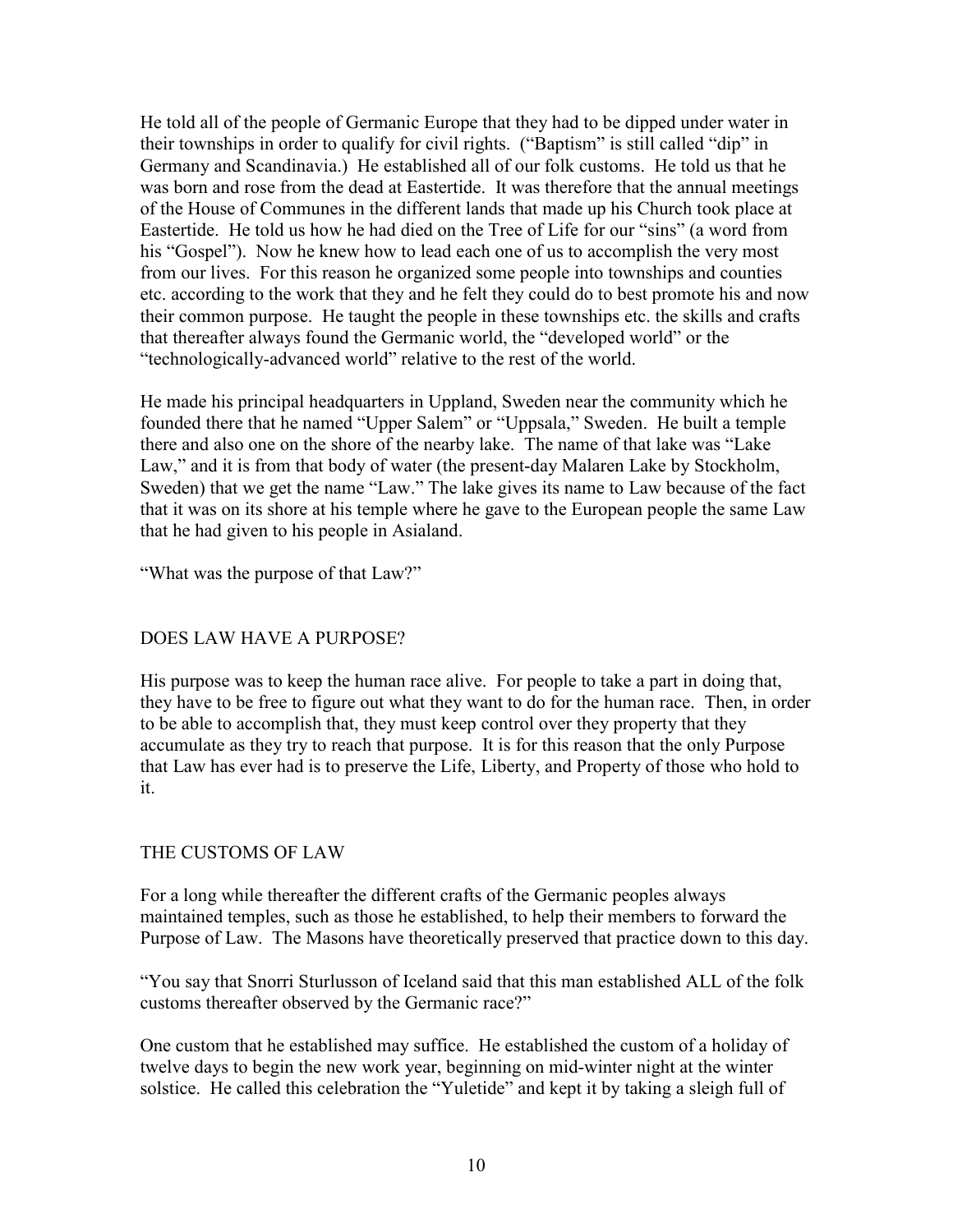gifts, that was drawn by reindeer, around to different places in Sweden for nice people who had kept his Law. Iceland's Snorri Sturlusson also tells us that he could fly, calm the ocean in tempest, heal the sick and resurrect people to life again from out of their graves. He is the "Father Christmas" of the English-speaking Peoples, called "Santa Claus" in the U.S.A.

"I have often wondered if Santa Claus has anything to do with Jesus. Hmm."

# BYZANTINE LEX REPLACED THE GOSPEL

However, when some of his followers threw the leaders of the Romans out of Europe, those leaders of the Romans came up with a plan to destroy that entire "Church" of his. Step One was for that Emperor who was thrown out of Europe to tell all of his subjects that from now on he was their "Lord and God." Step Two was for his successors to tell the people of Northern Europe that now, "overnight," the whole Roman Empire had also been turned into a "church," a "Christian church" that worshiped Jesus Christ. Step Three was for their successors to make a deal with hordes of people from China to attack the Church of the Northern Europeans from behind and to totally destroy it. Those successor Roman Emperors paid cart-loads of gold to these "Huns" for this genocide. The Huns failed in their goal of totally destroying the Church of the Northern European people, but they did succeed in driving the Angles and Saxons out of Europe proper and across the channel to England. When the Huns fell through on them the succeeding Roman Emperors gathered all of the resources that the Roman Empire had left to kill off as many as possible of the refugees that had escaped from the Huns into territory formerly belonging to the Roman Empire. That was Step Four. That final effort, as well, fell short of its goal. The refugees remained in control of the lands to which they had fled. But, those Roman Emperors, from the one who said that he was the "Lord and God" of the Romans to the one who gathered all of the resources of the Roman Empire for that final effort, created Byzantine Lex as the more permanent effect of their efforts. They failed in their primary goal of physically destroying the peoples of Northern Europe who had belonged to that organization that gave to the world Law, but the more permanent effect of their efforts, Byzantine Lex, has by today almost completely destroyed the concept of Law out of the lives of all of the people who have been its heirs.

"ONE-LINERS" I get the picture. I see what Byzantine Lex is."

Good. You are now ready for Snorri Sturlusson's one-liners.

Politicians love to call themselves "Law-givers" and "Law-makers." Men don't make "Law." They make "Byzantine Lex," but they don't make "Law." "Law" Just is, the way that Anglos named gravity "The Law of Gravity. It is changeless like the Founding Fathers of the U.S.A. kept telling the politicians of Britain until the former finally convinced the latter to stop trying to shove them around. So, Law just is. Men can either observe it or ignore it. But, they don't "make" it. What they make is Byzantine Lex.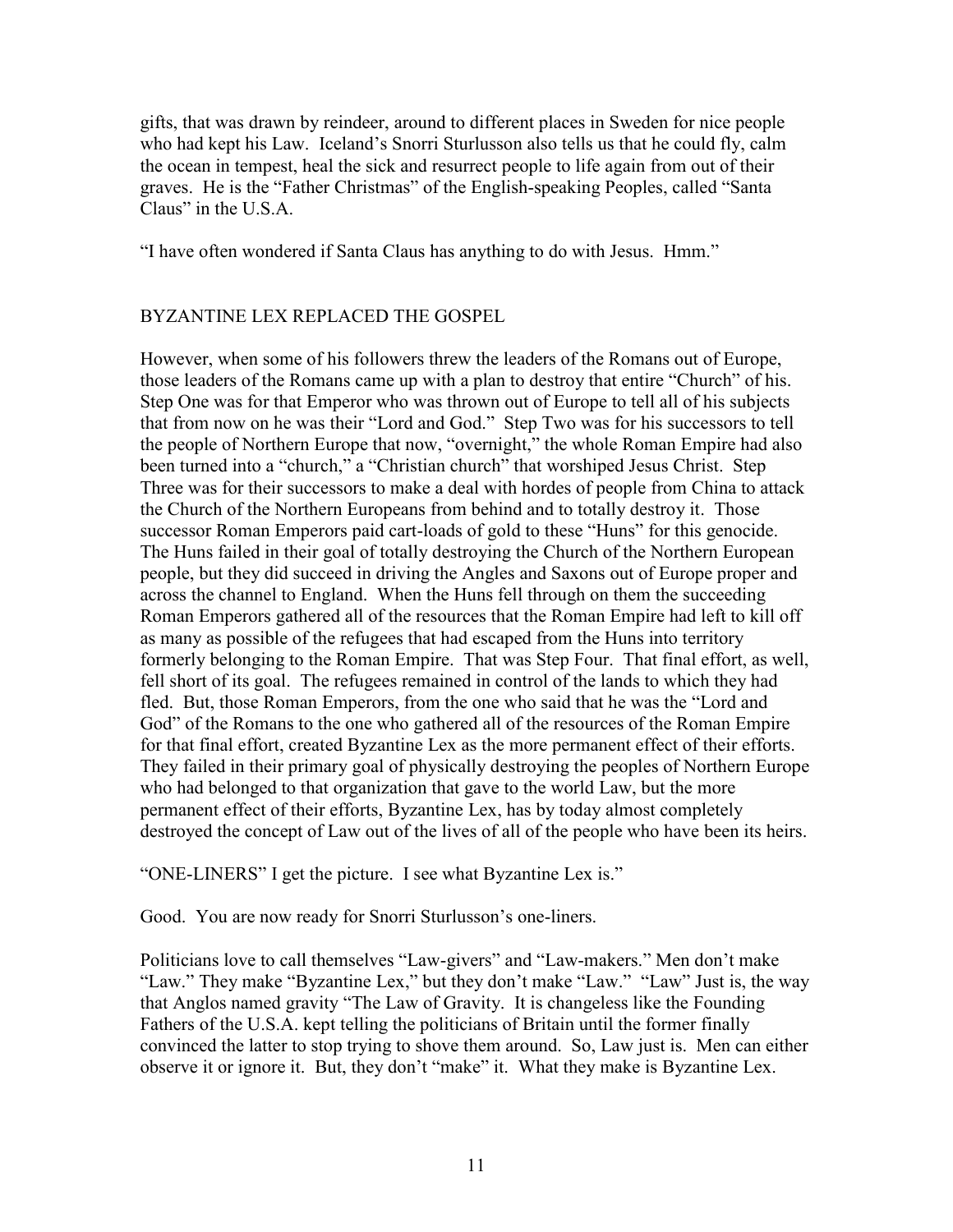"All right then, what is Law. What is this thing that Byzantine Lex has called 'the Common Law'? And, what does that word 'common' in the expression 'the Common Law' mean?"

It means "township." The expression "the Common Law of England" means "the Township Law of England." It comprises those civil rights that Englishmen obtained back through immemorial time through joining into the communion of their civil parish or township.

"Oh, that is wonderful. That is great. But, say, what is it exactly that is 'the Township Law of England'?"

It is the Law of the Communion of those, Townships of Communes, their "Communion law,"

All that "Law" is ... is the religion of Jesus Christ.

The founder of the L.D.S. Church said, "There is a Law, irrevocably decreed in Heaven before the foundations of this world, upon which all blessings are predicated – And when we obtain any blessing from God, it is by obedience to that law upon which it is predicated."

As might be expected with a statement such as that, it appears that some people have trouble with that. It appears that they feel that it says, "There are a billion laws up in Heaven and a billion blessings down here, if we want a specific one of these billion blessings here we have to 'look up,' 'figure out' and then do that one specific law out of the billion up there." But, of course, that is not what this says. What it says is that there is "One" Law in Heaven and "all" blessings here come from living that "one" Law.

"Well, what is that 'one' Law?"

Jesus told us that. The Lord said that "All ... law ... hang(s) ... on ... two commandments," which break down to "love ... God with all ... (your) mind," Now, if you ask Billy Graham or the Pope how they love God with "all of their mind" there is a good chance that they would look at you like you were out of your mind. However, every little child in the L.D.S. Church knows how he is to love God with all of his mind. That is his "Communion Law." Every Sunday, when he takes the Lord's Supper, he promises to "always" (there is the "all" part) "remember" (there is the "mind" part) Jesus.

If he does he obeys all Law then all Law takes effect. "What is it when all Law takes effect?" He will always have a God to be with him, the Holy Ghost. That is not "if," "and" nor "but." That is "will." That is the one Law irrevocably decreed in Heaven. That is all that "Law" is. That is all that it has ever been. That is all that it ever will be.

That is the Communion Law, the Common Law. And the Common Law is the source of all of the civil rights of the English-speaking people.